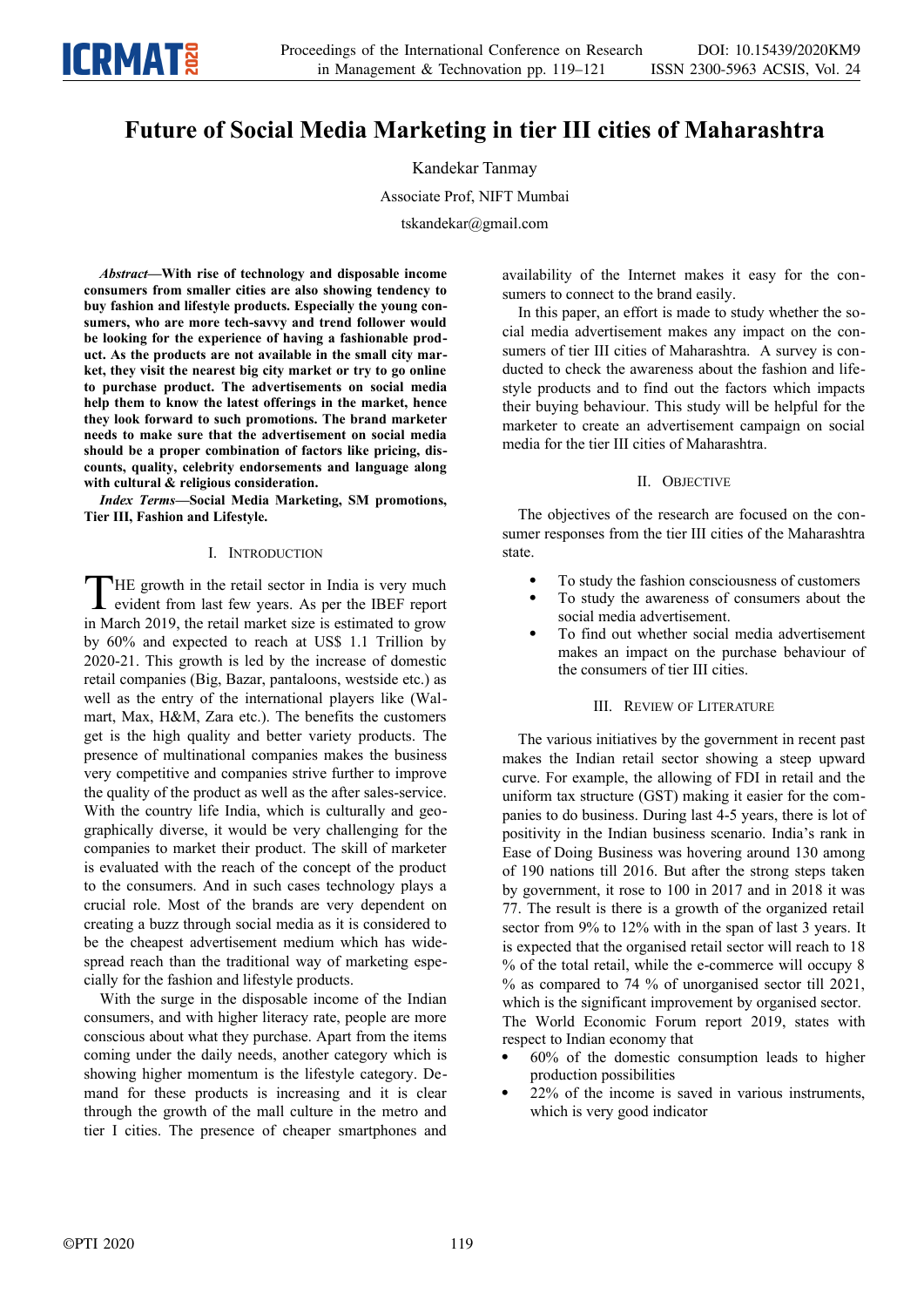- Working population is very young (median age of 28 years)
- Simplicity in tax filing and allowance of FDI in single brand retail
- Make in India campaign to give boost to local production
- Improvement in the infrastructure facilities (better rails and roads, smart cities, industrial corridors etc.)
- Simplified business approvals improving the ease of doing business

Indian consumers are more aware about the gamut of product variety and he has become more experimental in the selection. Gone are the days where only one product in a category is available but now, the range has products offering are increased manifolds. All this information is available to consumer with a click of a button, be it in a metro city or tier II and tier III cities. The presence of smartphone and the high-speed internet made it possible to connect the small city consumer with the new arrivals in the market. As per report published in statista.com, there will be more than 760 million smartphone users in India by 2021 (Asher 2020). With young population is more literate and they have risk appetite, they try to buy online.

Fashion & lifestyle is the most sought-after product in the online commerce. The category contents fashion garments, jewellery, wrist watches, sportswear, luxury bags and belts and sunglasses. In the world of fast fashion, a study conducted by The State of Fashion (2019) revealed that almost 1 in every seven persons does not want to be photographed in the same garment again and more than 30% consider it old after wearing two or three times.

The new age marketing has a little edge over the traditional one in the era of technology. One such tool, that most of the marketers are using is the social media marketing. It involves the promoting the product on Facebook, Instagram, Pinterest, Twitter etc. it helps consumers to get all details and they can purchase it online through various e-com platforms like Flipkart, Jabong, Amazon etc. These companies are claiming that the business from such smaller towns has reached to almost 50% of their total sales.

As per the India Internet report (2019), there are more than 450 million, which is increased to 700 million (Statista, 2020) users of internet and those are existing in both rural and urban parts of India. The entertainment sites are surfed by more than 52% of tier II and tier III cities users and the number of social media user are 326 million (Keelery, 2020).

### IV. RESEARCH METHODOLOGY

In order to study the impact of social media marketing in tier III cities a questionnaire survey was done. The objective of the survey to find out the fashion consciousness, availability of lifestyle products and how they perceive the social media advertisements and their online purchase behaviour. The area of study was selected as Maharashtra state only. The sampling technique was convenient and survey was conducted in 2019. The sample size came out to be 570.

#### V. FINDINGS AND DATA ANALYSIS

Out of the 570 respondents, 44.2% were females and 55.8% were male. A total of 87 cities of Maharashtra state have participated in the survey.

The findings of the survey are as follows:

With respect to the fashion consciousness, 70.5% (75.5% of males and 64.3% of females) of respondents said they are fashion conscious. The availability of the fashion and lifestyle products is quite critical for the business, hence upon asking them about the availability of the products, most of the respondents said that the product is not available in bulk in their nearby market.

TABLE 1: AVAILABILITY PERCEPTION OF FASHION & LIFESTYLE **PRODUCTS** 

| <b>Sr</b>               | Items                     | $\frac{0}{0}$ | of |
|-------------------------|---------------------------|---------------|----|
| no                      |                           | respondents   |    |
|                         | Fashion garments          | 48%           |    |
| $\overline{2}$          | <b>Branded</b> watches    | 37.9%         |    |
| $\overline{\mathbf{3}}$ | Branded leather bags and  | 44.9%         |    |
|                         | belts                     |               |    |
|                         | <b>Branded Shoes</b>      | 40.3%         |    |
| $\overline{5}$          | <b>Branded Jewellery</b>  | 35.1%         |    |
|                         | <b>Branded Sunglasses</b> | 44.6%         |    |

As the products are not available widely, 73.5% of the respondents are purchasing it online through various ecommerce websites, out of which 48.1% people are satisfied with the purchase and only 36.8% will do the repeat purchase. The reason for non-satisfaction mentioned by respondents are size and price mismatch, occurrences of fake/defective products, deceptive claims, not comfortable with online payment system, return policy, and privacy issue.

TABLE 2: RESPONSES TOWARDS THE SOCIAL MEDIA PROMOTIONS

| Sr             | Parameters              | $\frac{0}{0}$ |
|----------------|-------------------------|---------------|
| no             |                         | respondents   |
| 1              | Awareness about the SM  | 74.7%         |
|                | advertisement           |               |
| $\mathfrak{D}$ | Inclinations towards SM | 56.2%         |
|                | advertisement           |               |
| 3              | Like to go through it   | 55.4%         |
| 4              | Click on the link       | 50.2%         |
| 5              | Get influenced by it    | 36.1%         |
| 6              | Trust the claim         | 31.6%         |
|                | Buy it online after the | 41.4%         |
|                | market survey           |               |